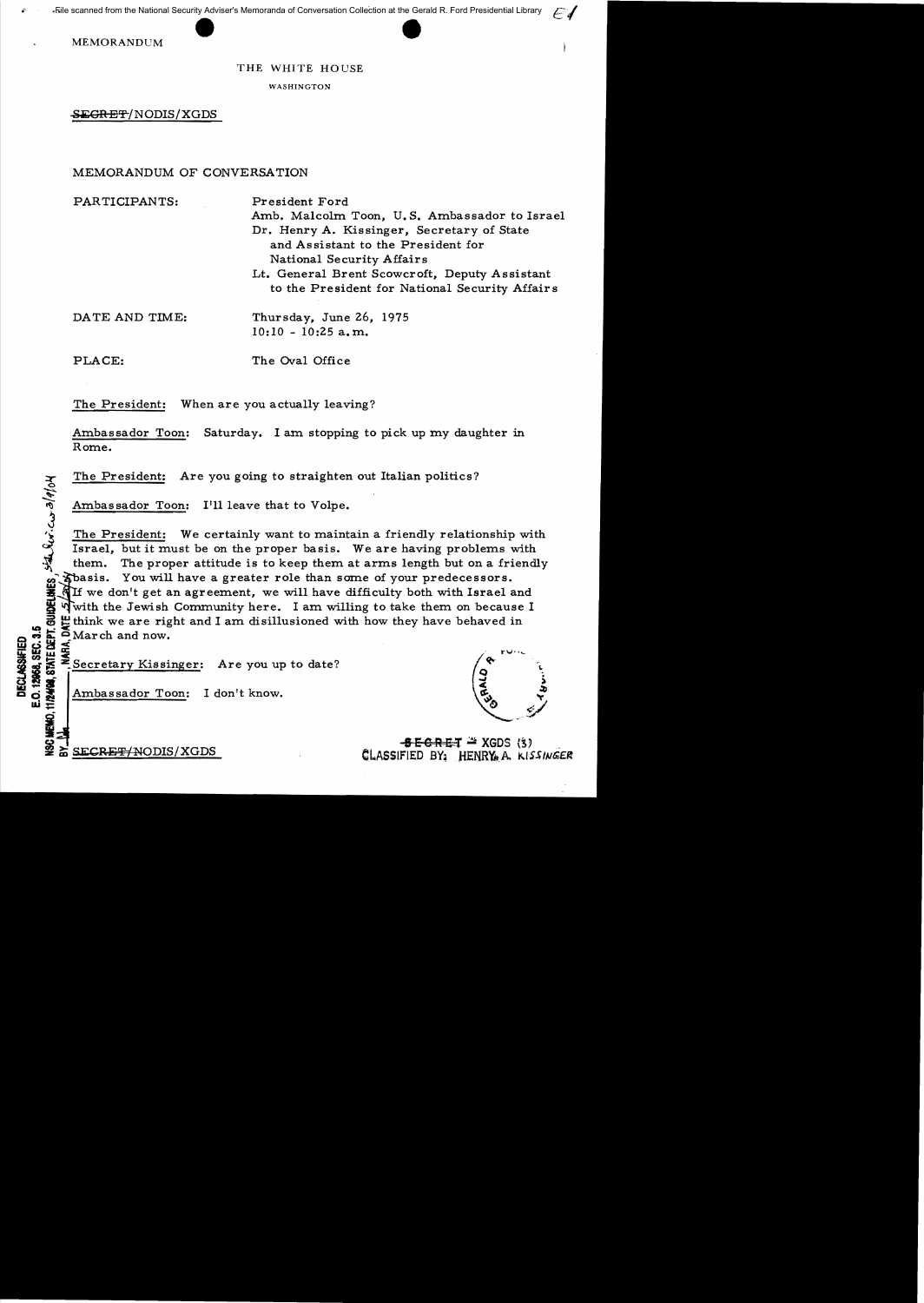## $\frac{1}{2}$

Secretary Kissinger: The map we got was no different from the one we saw here. You saw the letter?

Ambassador Toon: Yes. It was very good. I am in thorough agreement. I read the record and I agree with you on their lack of flexibility. What I don't see is where we go. I think you have to take on the Jewish Community.

Secretary Kissinger: The Jewish Community is getting very uneasy. Max Fisher and Len Garment, and even Danny Kaye, who is an all-out Israeli supporter but knows nothing about the past.

The President: If the record gets published, the zealots will be shocked. It is a record that our government can be proud of. I hope it doesn't have to take place. If there is a confrontation, your job will be tougher. We recognized this possibility when we picked you.

Ambassador Toon: I appreciate your confidence. I hope I will be kept abreast of everything happening.

Secretary Kissinger: You will know everything they know.

Ambassador Toon: The Hill is getting uneasy. I think you should talk to them.

Secretary Kissinger: We will, it is a matter of timing. We have to know something before I meet with Gromyko on the lOth and 11th of July.

The President: I think Israel is totally misreading the letter from the 76 Senators. Several of them have written qualifications, and it doesn't really commit them to any specific proposals. When it gets to dollars, many of them will have a different attitude.

Secretary Kissinger: If Israel won't agree with the letter, I think there is no choice but to go for an overall settlement.

Ambas sador Toon: One thing I regret is that I won't be in Belgrade when you are there. I hope you can spend more time there than in Poland and Romania. I think it is as important to have an independent Yugoslavia as Israel.

The President: What is the plan?

Secretary Kissinger: The problem is timing. If it slips to the 28th, you will be backed up against the Japanese visit. You may have to go to Warsaw before.

<del>SECRET/</del>NODIS/XGDS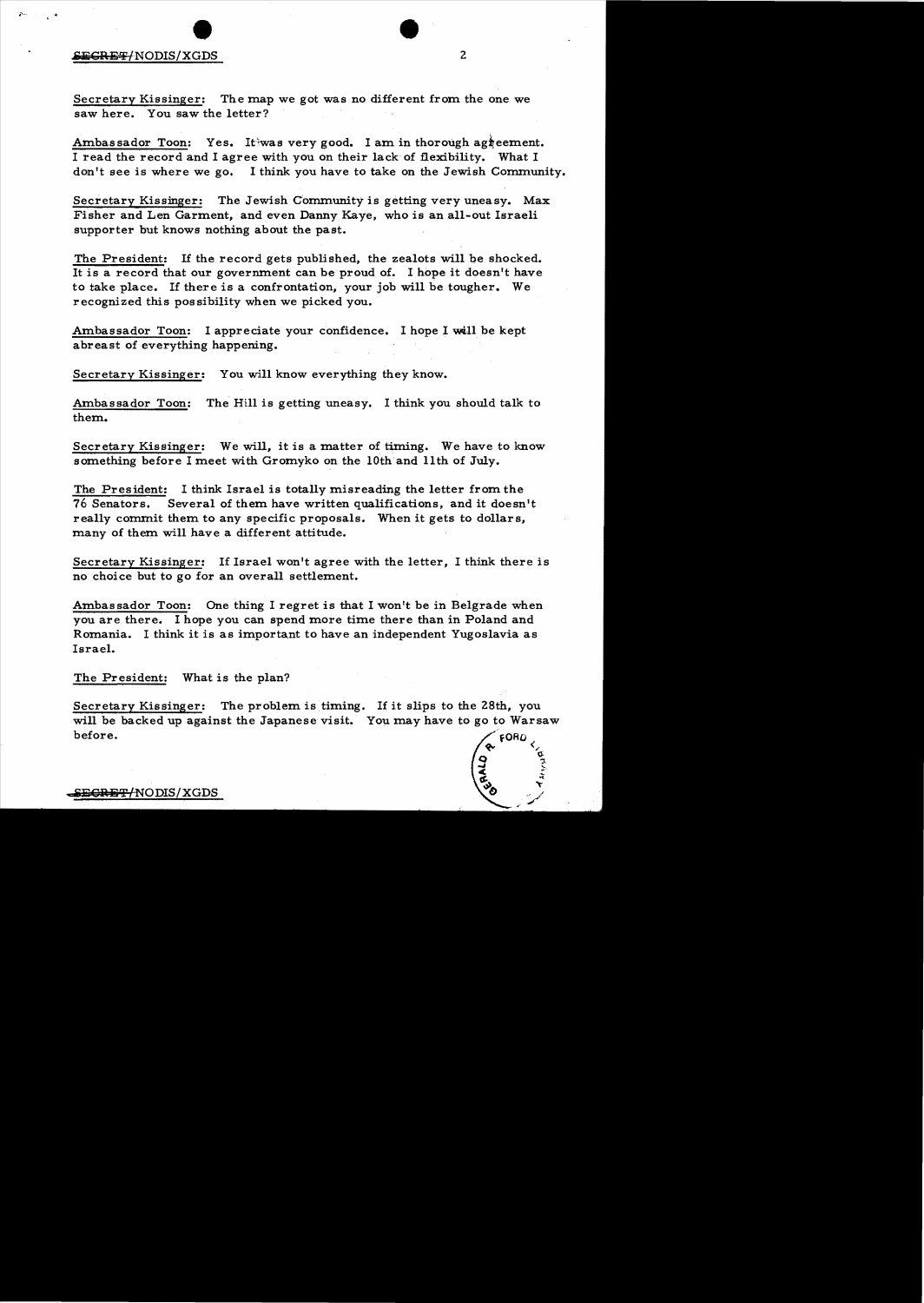#### **THE WHITE HOUSE**

#### **WASHINGTON**

#### E<del>GRET</del> (GDS)

# MEETING WITH MALCOLM TOON . US AMBASSADOR TO ISRAEL Thursday, June 26, 1975 10:00 a.m. (10 minutes) The Oval Office

From: Henry A. Kissinger

#### 1. PURPOSE

Malcolm Toon was confirmed as Ambassador to Israel on June 9; he will be departing for Tel Aviv shortly. His meeting with you is primarily a courtesy call, but it will serve to demonstrate the concern with which we regard the Middle East in general and Israel in particular, and will permit you to give Ambassador Toon final guidance before his departure.

### II. BACKGROUND, PARTICIPANTS AND PRESS ARRANGEMENTS

A. Background: Ambassador Toon is a career Foreign Service Officer with a solid reputation for toughness and long record of achievement in difficult assignments. His area of specialization is east-west relations: he served twice in Moscow and was assigned as Director of Soviet Affairs in the Department of State before being named as Ambassador to Czechslovakia (1969-1971) and Yugoslavia (1971-1975).

Since his nomination as Ambassador Keating's successor in Tel Aviv, Ambassador Toon has been on consultations in Washington. He is fully aware of the current state of play in our talks with both Egyptians and Israelis and participated in our discussions with Prime Minister Rabin two weeks ago.

B. Participants: Ambassador Toon and Henry A. Kissinger.

 $\overline{\text{GREF}}$  (GDS).

**DECLACONTIED<br>DECLACONTIED<br>0. 12058. SEC. 3.5 E.O. 12058. SEC. 3.5 NSC MEMO, 11/24198, STATE DEPT. GUNDELINES STATE Lev**  $BY$   $\frac{1}{4}$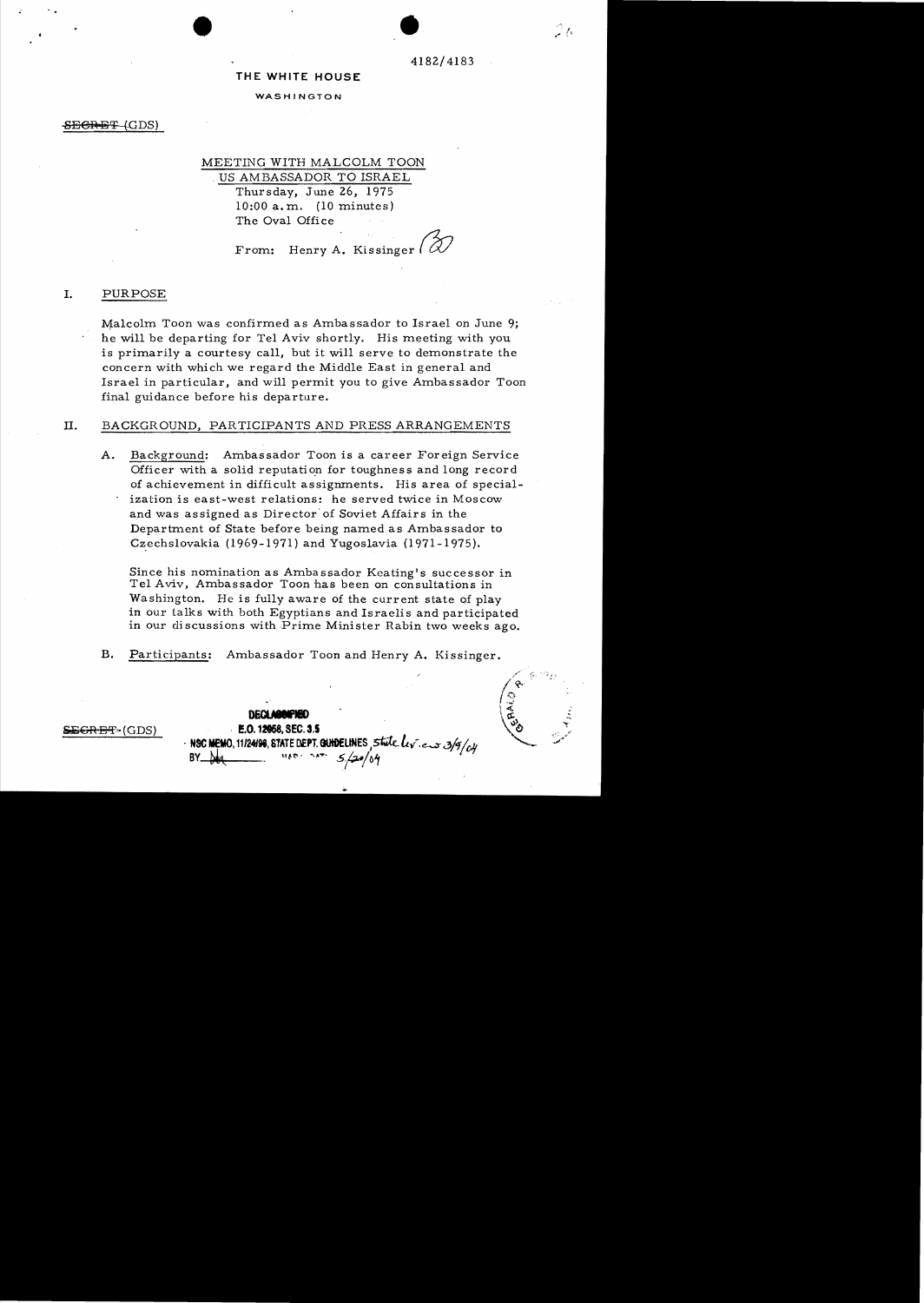## $-$ <del>SECRET</del> (GDS) 2

C. Press Arrangements: Ron Nessen will announce the visit; White House photo session at the beginning of the meeting.

## III. TALKING POINTS

- 1. Let me congratulate you on your assignment to Tel Aviv. You are leaving at a critical time in our relationship with Israel and in the development of our policies toward all Middle East countries.
- 2. You have been chosen as Ambassador because of your excellent record as a tough, thoughtful diplomat. Henry and I shall depend upon you to keep us closely informed of the mood, conditions, attitudes in Israel and within the Israeli government.
- 3. Before you leave, I would like to share wi th you some of my own thoughts about the conduct of our diplomacy in general and your mission in particular:
	- As you know, I am committed to further movement in the peace process. Without this, our own interests in the Middle East will be compromised. A war would be disastrous, for ourselves, and I believe, for Israel.
	- We cannot permit Israel's intransigence to create stalemate. In the absence of cooperation between ourselves on this essential point, Israel cannot assume that our hilateral relations will remain unchanged. At the same time, Israel must understand our intentions as a friend. We shall not let Israel's survival be endangered. We intend to maintain our close relationship as much as reciprocity will permit.
- 4. Regarding your own conduct in Israel, it should be in accord with the overall tone of our relationship. You will be a primary channel of communication to the highest levels of the Israeli Government and your comportment and that of your Embassy should convey the quality of this relationship to them. With this

<del>EGRET</del> (GDS)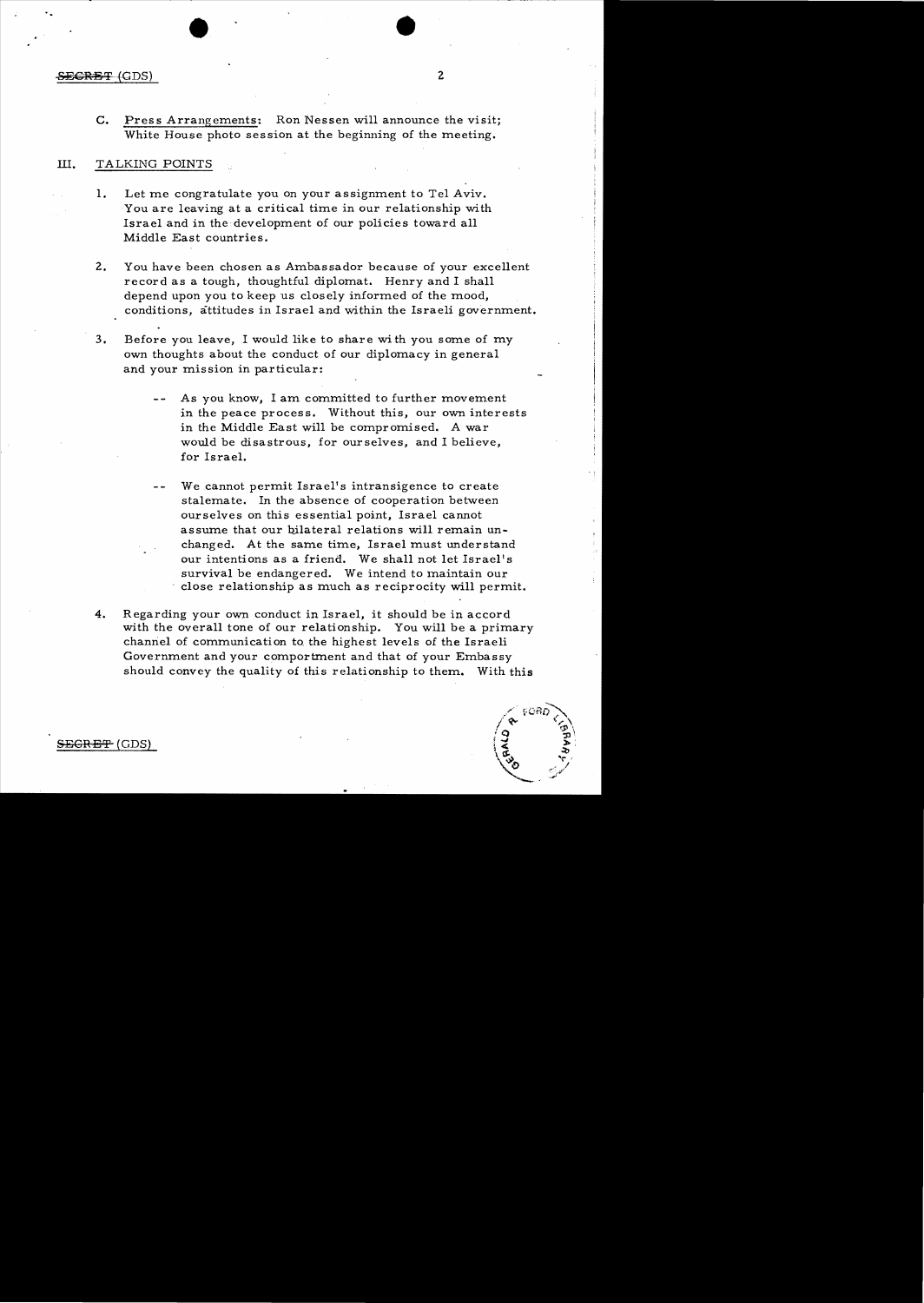".

thought, I hope you will be able to develop the best possible inforrration on Israel's decision processes and the role of individual Israeli leaders in these processes.

.<br>1980 - Paul Barnett, politik eta espainiar eta espainiar eta espainiar eta espainiar eta espainiar eta espain<br>1980 - Paul Barnett, politik eta espainiar eta espainiar eta espainiar eta espainiar eta espainiar eta espain 5. You go with my best wishes for success in your task.

# Tab A: Biography

<del>EGRET (</del>GDS)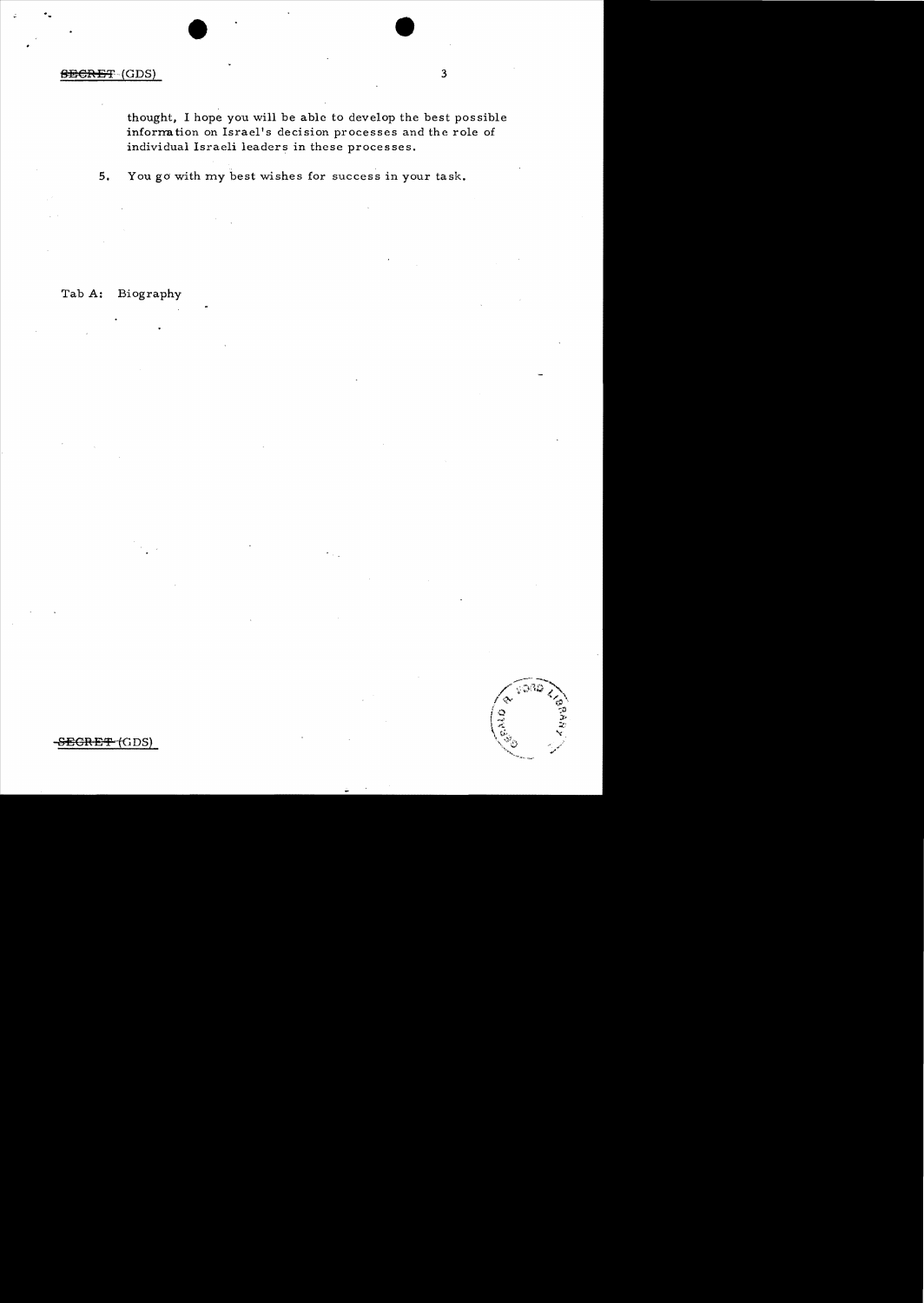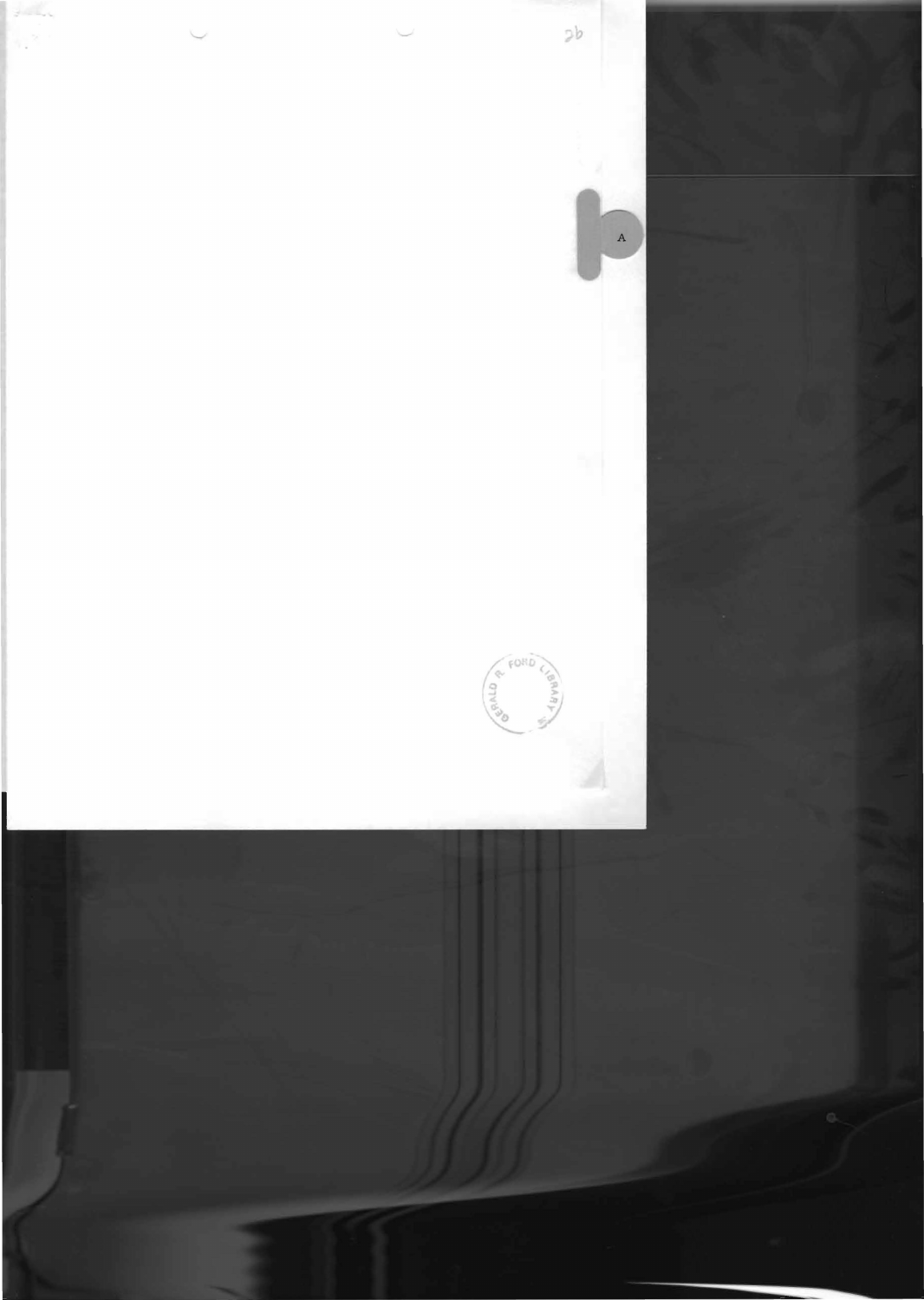# Malcolm TOON

Ambassador-designate to Israel

Addressed as: Mr. Ambassador

Prior to his present appointnent, Malcom Toon served as U.S. Ambassador to Yugo;]lavia from October 1971 to May 1975 and from June 1969 to October 1971 as u.s. Ambassador to Czechoslovakia. Previous



service included assignments to our Embassies in Warsaw, -Budapest, Rome, London, Moscow (twice) and the Department of State as Director of Soviet Affairs in 1965-68 and Deputy Assistant Secretary of State for European Affairs in 1968-69.

Born in Troy, New York on July 4, 1916, Ambassador Toon was educated at Tufts University, receiving a B.A. in 1937, and at the Fletcher School of Law and Diplomacy, receiving an M.S. in 1938. He did graduate work at Middlebury College in 1950 and at Harvard University in 1950-51.

From 1942 to 1946, Ambassador Toon served in the Navy, principally as a PT-boat skipper in the South Pacific. He attained the rank of Lieutenant Commander<br>and was awarded the Bronze Star. Ambassador Toon and was awarded the Bronze Star. joined the Department of State in 1946.

In 1965, Ambassador Toon received the Department's Superior Honor Award. On July 18, 1973, he was promoted to the rank of Career Minister.

Ambassador Toon is married to the former Elizabeth Jane Taylor. They have a son, Alan, and two daughters, Barbara and Nancy.

28 May 1975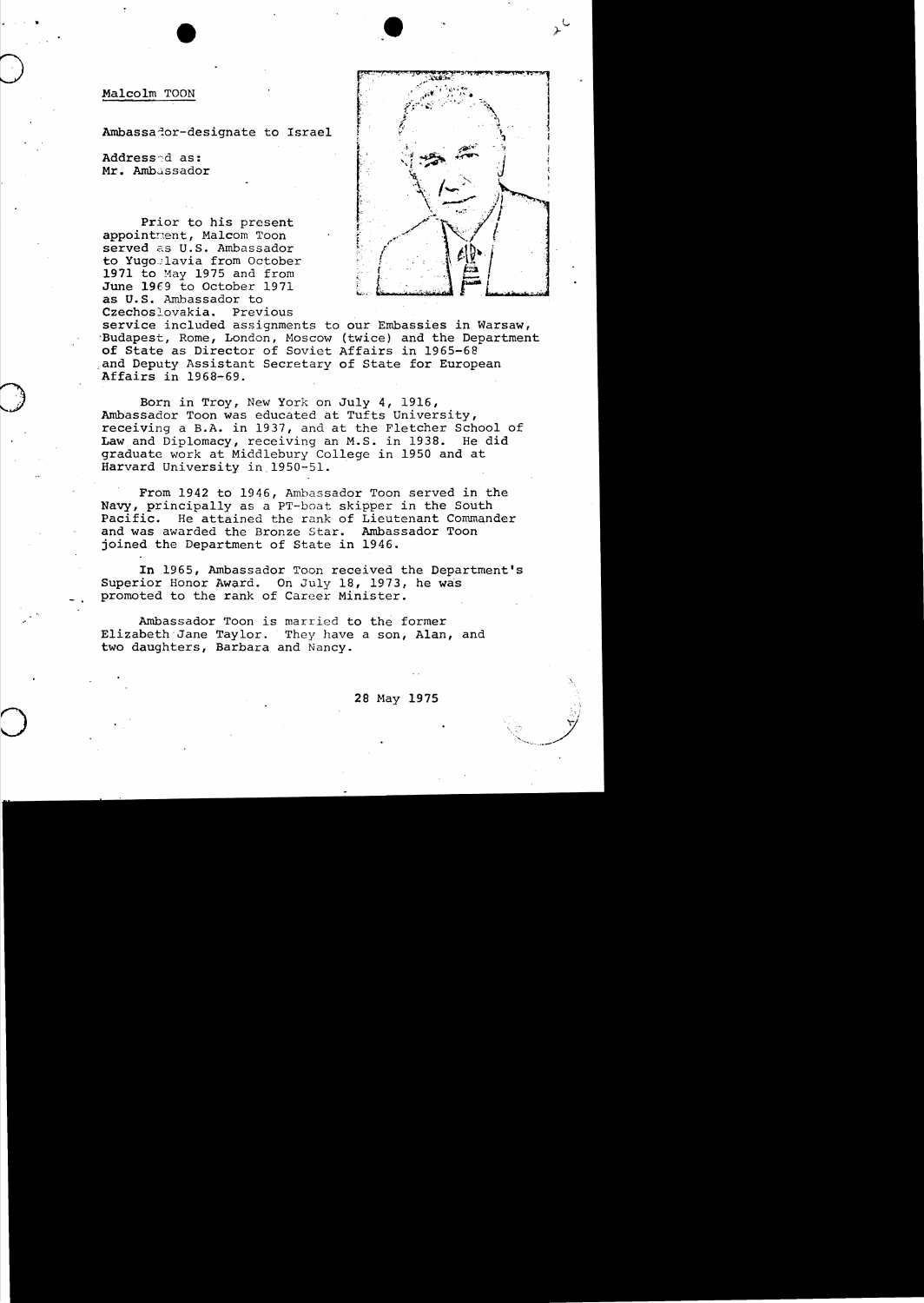Colle Dinty P/ Cent Toon /R 26 juni 25 T Saturday, etypog to picking claus this in Para You the joy to thingthe east I thing for the Tell has that & voyer POS certainly went to mote presently whatrically aft, tit it must be an proper losis . We have proto Warn, Proger attitude is hap then at any komptte but ar funnilly briss. You will have a prentir enté tous mes 19 yours predications. If indict ofthe un agross to can will have dig both w/I + w Journal door I within + I discellenced of how they bruke holmond in Marche une. K an you in to date? M & hout how K The broy was en dig for the ne hime. You sont c lith Milles, Very good. Som in though a gubert I use weak agree a thin lake of phy. cohat & don't see is where are jo. Striky burn to take a formight langthy. K Jamit county gitting usy massey. Freder of I soggerter but <del>soo knows nothing about</del> fort P & the record gets published, the zealite will be shocks to is a exceed and port come he prould Ihope et don't hunt the flace. He essipantation, your formall betonghis E.O. 12958, SEC. 3.5 NSC MEMO, 11/24/98, STATE DEPT. GUIDELINES State  $\sqrt{2}$   $\sqrt{6}$   $\sqrt{2}$   $\sqrt{6}$